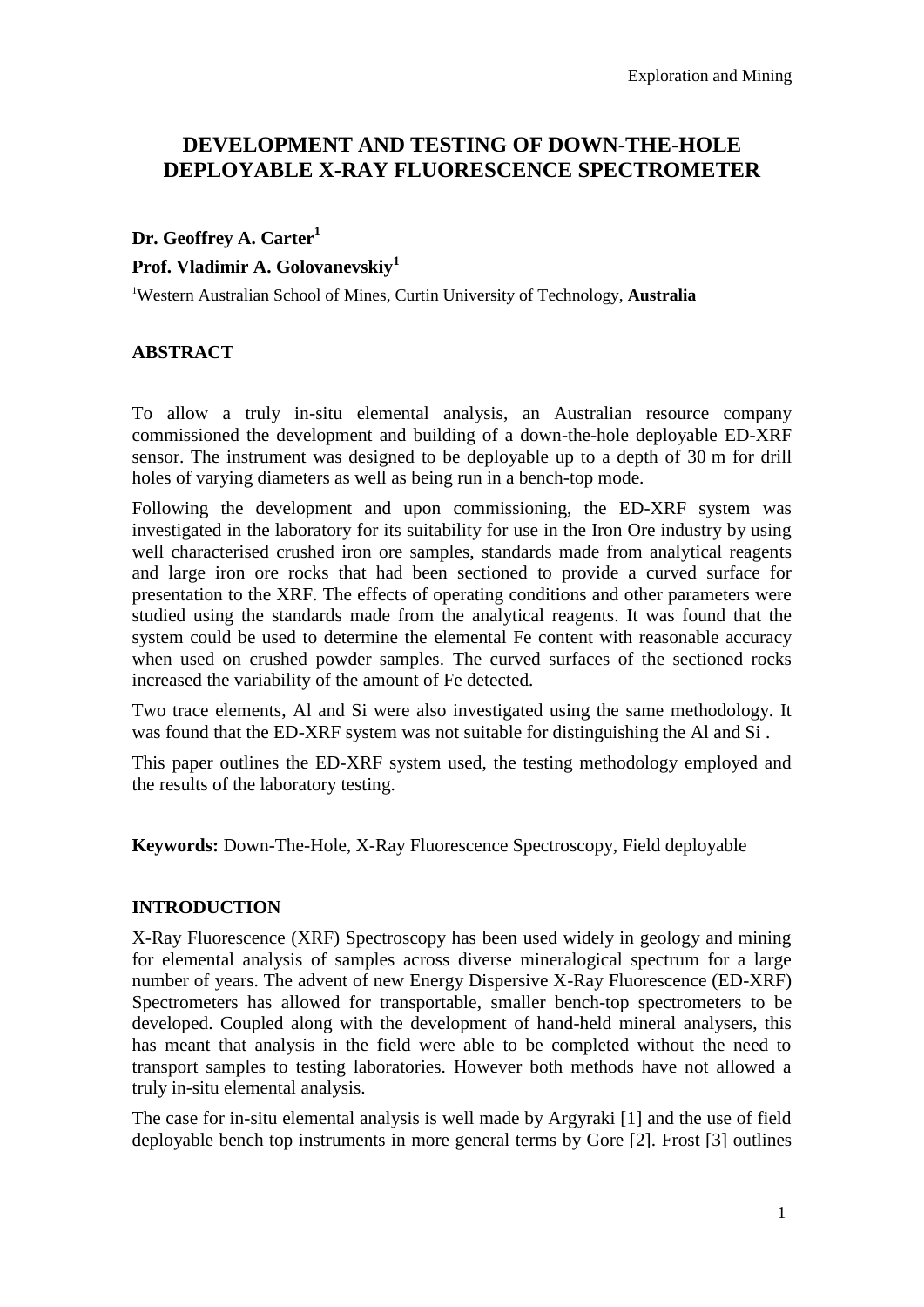the niche that hand-held mineral analysers have in the nickel industry within exploration and mining groups.

The culmination of the two interests has resulted in the development of an XRF system that can be deployed in a down-the-hole (DTH) mode as well as run in a bench-top configuration. This system gives the flexibility of utilising both DTH information generation as well as being able to be used in conjunction with a small sample crushing system to allow for analysis of traditional XRF pressed pellet or cup samples.

Developed by a specialist manufacturer DTH-XRF beta unit was assessed for its operational ability with specific reference to use in iron ore exploration, however in addition a more general assessment of the technology was undertaken. This was achieved by using selected samples from a production mine as well as making use of synthetic ores made from reagent grade chemicals. Final work up of the laboratory assessment made use of rock samples sectioned so as to provide a curved surface for presentation of the rock surface to the analysis window of the instrument (see [Figure](#page-1-0) 1- (A)). The specific operational parameters assessed were effects of sampling time, instrument warm-up time, and reproducibility and accuracy of analysis along with operational ease for field deployment.

The system utilises a 40 kV rhodium target X-ray generator and Si-pin detector, housed in a 48 mm diameter 475mm long housing (see [Figure 1-](#page-1-0)(B)). The housing is connected via an umbilical to the control panel, the umbilical contains the communication cables as well as a helium line. The helium line is used to purge instrument window area for analysis. Moxtex polypropylene X-ray window is used ( see [Figure 2](#page-2-0) (A)). The window is recessed partially to provide protection, additionally a rubber sealing pad is incorporated when used down-the-hole for better contact with the surface of the drill hole. The system incorporates a Geostuff BHG-2 clamping actuator in the casing allowing use in drill holes up to 480 mm diameter.

The signal system consists of an Amptec ADMCA and associated software. The spectra is analysed using Spectrax de-convolution software. The system allows for variations in elemental analysis as well as for use of multiple correction factors to translate intensity to concentration. The data after de-convolution is saved as a simple text file that can be data-transferred or read on the control laptop.

<span id="page-1-0"></span>

**Figure 1 (A) Cut sample showing curved surface used for analysis (coin is Aus \$2 for size). (B) Probe system showing probe and control panel**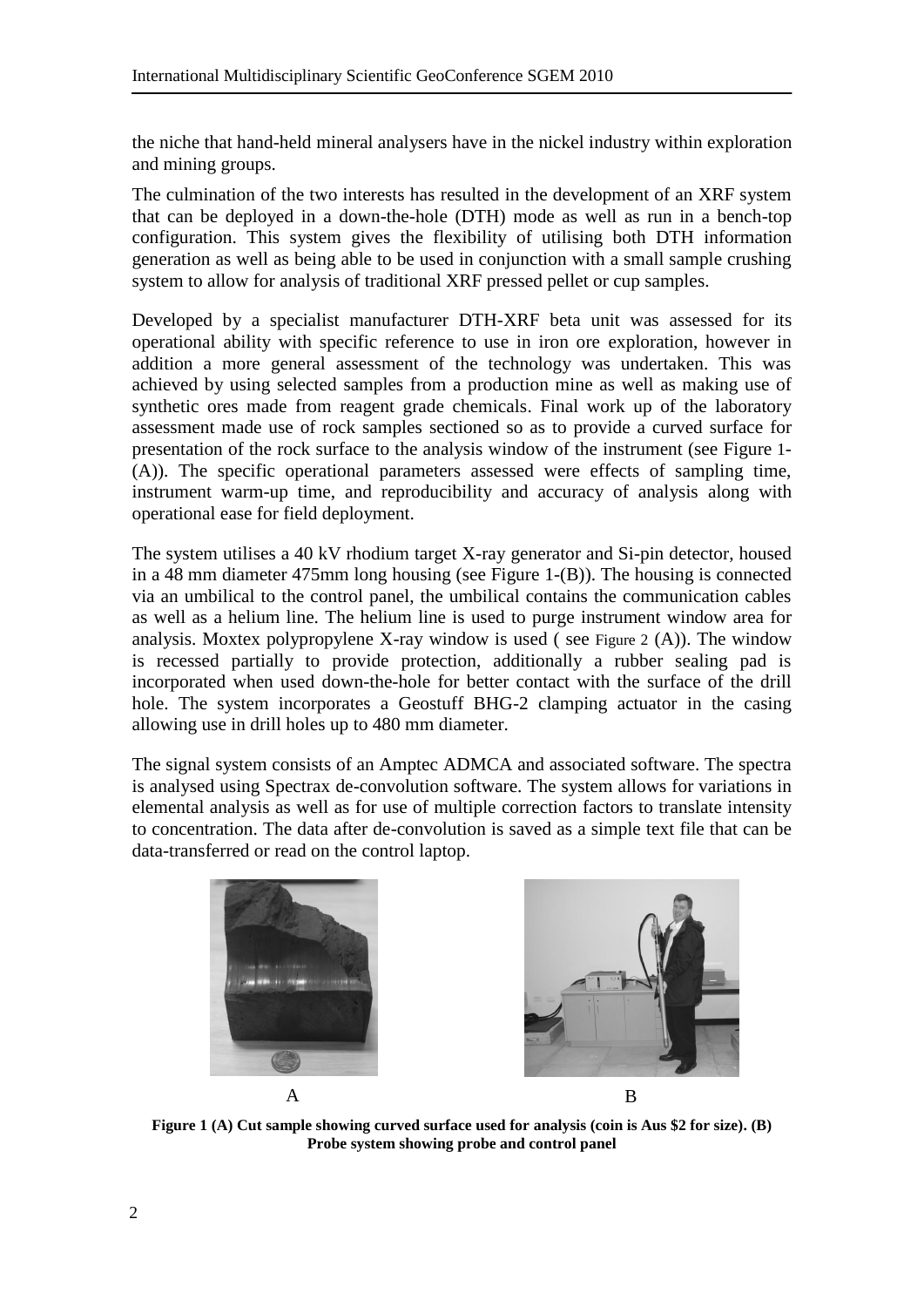

**Figure 2 (A) X-ray window showing polypropylene and helium purge. (B) Bench top configuration.**

#### <span id="page-2-0"></span>**EXPEREMENTAL**

The DTH-XRF instrument was operated in its bench-top mode analysing  $Fe<sub>2</sub>O<sub>3</sub>$  powder samples initially (see [Figure 2](#page-2-0) (B)). The samples were reagent grade powders that were certified 99% pure, the Fe<sub>2</sub>O<sub>3</sub> was mixed with  $SiO<sub>2</sub>$  at varying concentrations to make a sample set that covered the range from 0 to 50 wt%  $SiO<sub>2</sub>$ . The samples were weighed out using a five decimal balance, following by hand-ground in an agate mortar with an agate pestle. Once ground, the samples were placed into sample cups that have 4  $\mu$ m polypropylene film supplied by the instrument manufacturer.

The DTH-XRF was operated in line with the manufacturer's instructions of having one cubic foot of He flow as displayed by the flow meter on the instrument panel. An air purge of five minutes was initiated for the warm-up cycle with 2 second purge after each sample change.

The investigation into warm-up requirements made use of a 50/50 wt% reagent grade  $SiO<sub>2</sub>/Fe<sub>2</sub>O<sub>3</sub>$  sample and included sample analysis at commencement of operations, after 4 hours of operation, and after 6 hours of operation. The collection time used was 30 seconds per spectrum with a total collection time of 600 seconds giving 20 spectrum per sample collection period. [Figure 3](#page-3-0) shows that no real dependence on warm-up is notable and or any drift. The error bars displayed are one standard deviation of the 20 collected spectra whilst the value is the mean of the 20 spectra. The actual value for the Fe content is displayed for comparison.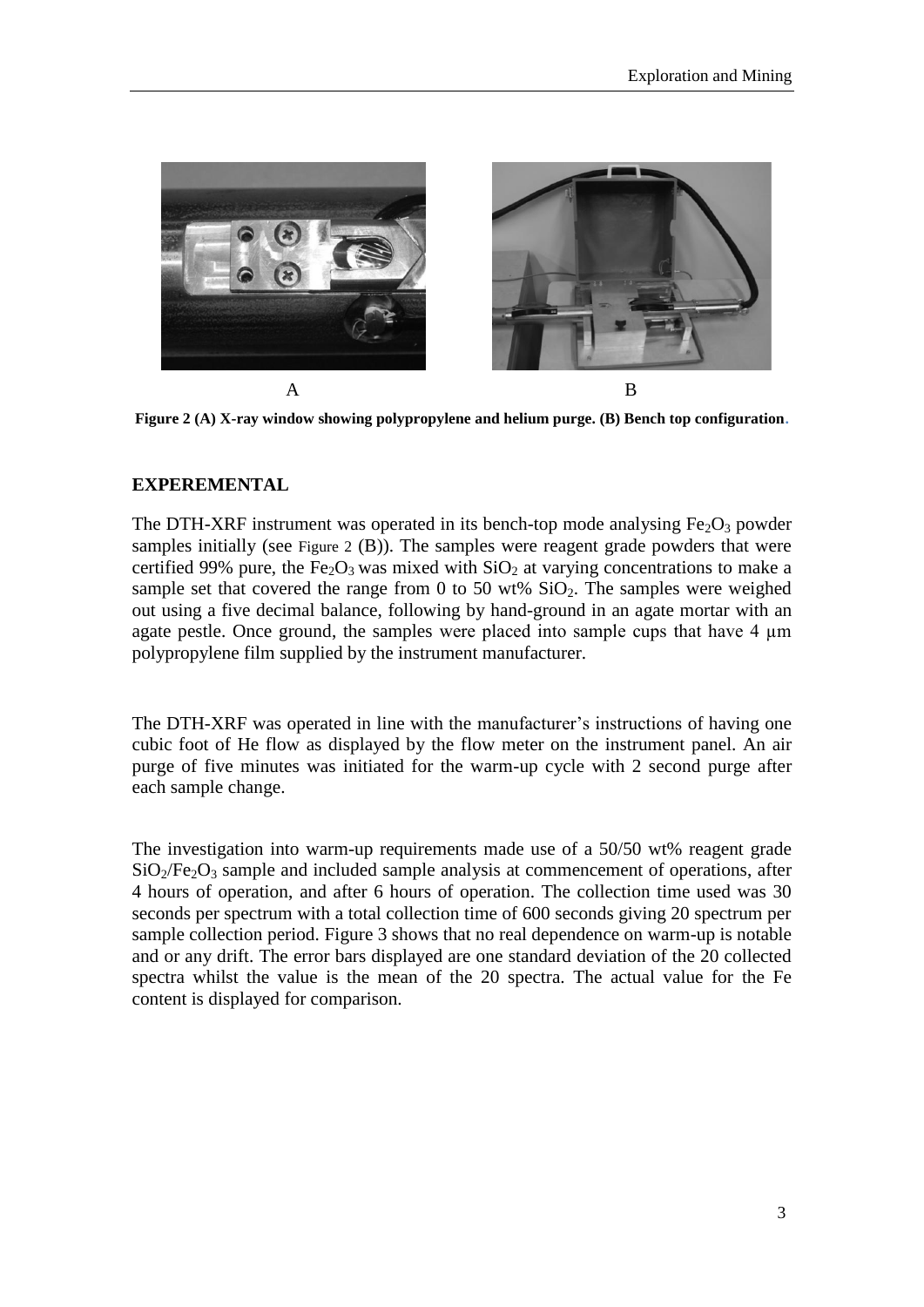

**Figure 3 Warm up dependence comparison (error bars are 1 stdev)**

<span id="page-3-0"></span>

<span id="page-3-1"></span>**Figure 4 Fe actual vs. measured for Si cut samples including zero Fe (error bars which may be too small to see are 1 stdev).**

The Fe content of the samples was investigated (see [Figure 4\)](#page-3-1). It was impossible from this to discern any trend within the data. The error bars indicated that a large variability within the spectrum from the same samples was present in some instances. Standard deviations of greater than 3% are common from this data set with the largest being over 5%, the variability within the 20 spectra appears to be of the same order as that seen when taking three different sets of 20 spectra from the same sample at different operating times.

The Si values were plotted (measured against actual values), the variability in results within samples was in excess of  $\pm$  5% with the samples of less than 2% Si having lower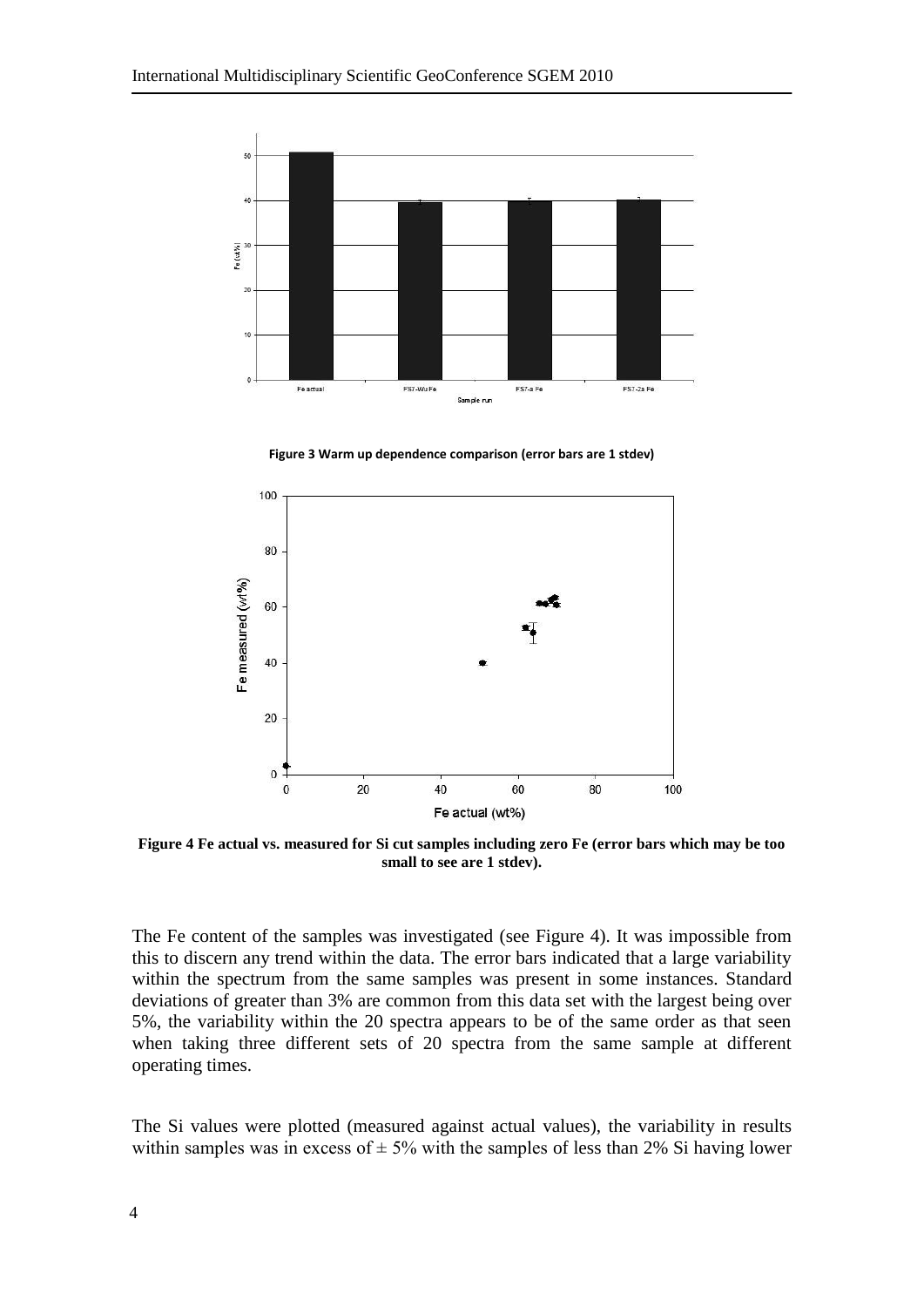variability but the standard deviations returned were larger than the actual values of elemental Si within the sample.



**Figure 5 Si measured vs. Si actual in Fe samples (error bars are 1 stdev)**

To investigate if this variability within the data from a single sample was due to matrix effects and/or if the Si was dominating the results, a sample set was produced that had  $Fe<sub>2</sub>O<sub>3</sub>$  mixed with  $Al<sub>2</sub>O<sub>3</sub>$ . Again the samples were manufactured from AR grade reagents using a 5 decimal place balance and then hand-ground using an agate motor and pestle. The samples were analysed using the same configuration as that used previously for the Fe-Si work. Lower variability from within a single sample was noted for the Al Fe matrix [\(Figure 6\)](#page-4-0). The standard deviations were still above 2% Fe, however the large extreme variations were not evident.



<span id="page-4-0"></span>**Figure 6 Al measured vs. Al actual (in Fe/Al samples) (error bars are 1 stdev)**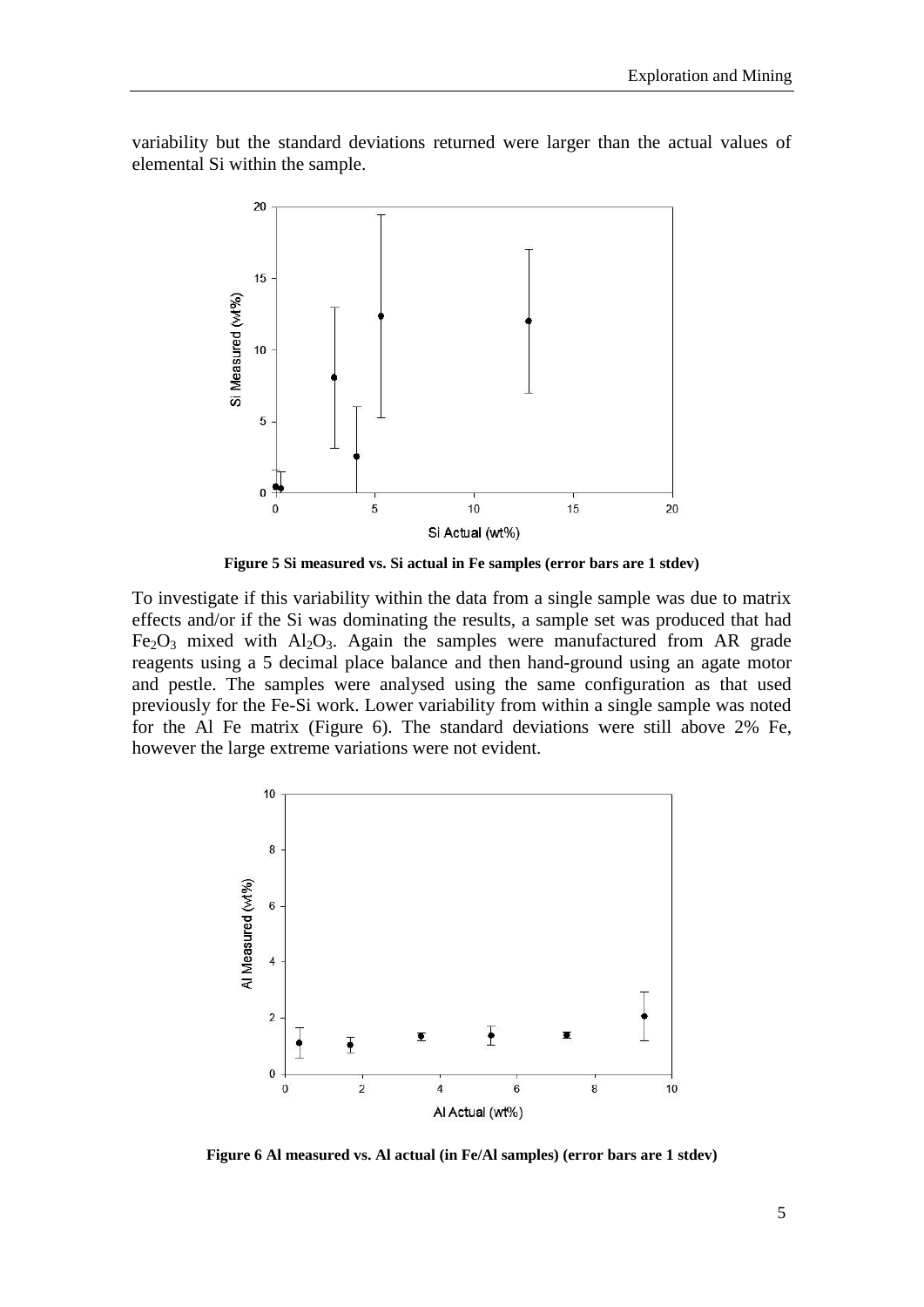Natural Iron Ore samples were analysed using the DTH-XRF and a commercial laboratory-based standard XRF fusion bead system.

| % actual/measured  |                       |                      |
|--------------------|-----------------------|----------------------|
| Fe (actual 57.3 %) | $SiO2$ (actual 5.6 %) | Fe2O3 (actual 2.6 %) |
| 90                 | -10769                | 445                  |

| Table 1 actual vs. measured for natural Iron Ore sample |  |  |
|---------------------------------------------------------|--|--|
|---------------------------------------------------------|--|--|

The data shows that the DTH-XRF instrument can be used with some confidence for the major element, however the trace elements as shown in the synthetic samples are poorly analysed.

The DTH-XRF instrument was then assessed against using a sectioned sample presenting a curved surface to the instrument. The curved section that was removed as part of rock sectioning was crushed and analysed using a commercial laboratory-based standard XRF fusion bead methods as well as by the DTH-XRF. [Table 2](#page-5-0) shows the results from this work, the DTH-XRF returned a result in line with the actual/measured (90%) previously seen, what is telling is that the variability of the curved surface as determined by the standard deviation is significantly higher. This is somewhat in line with expectations as the comparison is being made to a well crushed and homogenized sample which elevates any variation that may be present in the rock strata and other performance parameters that are obvious to XRF practitioners like particle size and such.

<span id="page-5-0"></span>

| Table 2 Fe Curved surface, crushed and commercial laboratory |  |  |  |
|--------------------------------------------------------------|--|--|--|
|--------------------------------------------------------------|--|--|--|

| Fe % Uncertainty are 1 stdev |                        |                              |
|------------------------------|------------------------|------------------------------|
| Curved                       | Crushed Bench top mode | <b>Commercial Laboratory</b> |
| $63 \pm 7.8$                 | $63 \pm 26$            | $58 \pm 1.0$                 |

#### **CONCLUSIONS**

The DTH-XRF instrument analysed at Curtin University of Technology was found to perform well for elemental Fe analysis, however its performance when analysing  $SiO<sub>2</sub>$ and  $Al_2O_3$  as trace elements in Fe 2O3 was poor. However the authors feel that the results of the reported work show that the DTH-XRF holds great promise for further development for use in the exploration arena were flexible deployment (down-the-hole